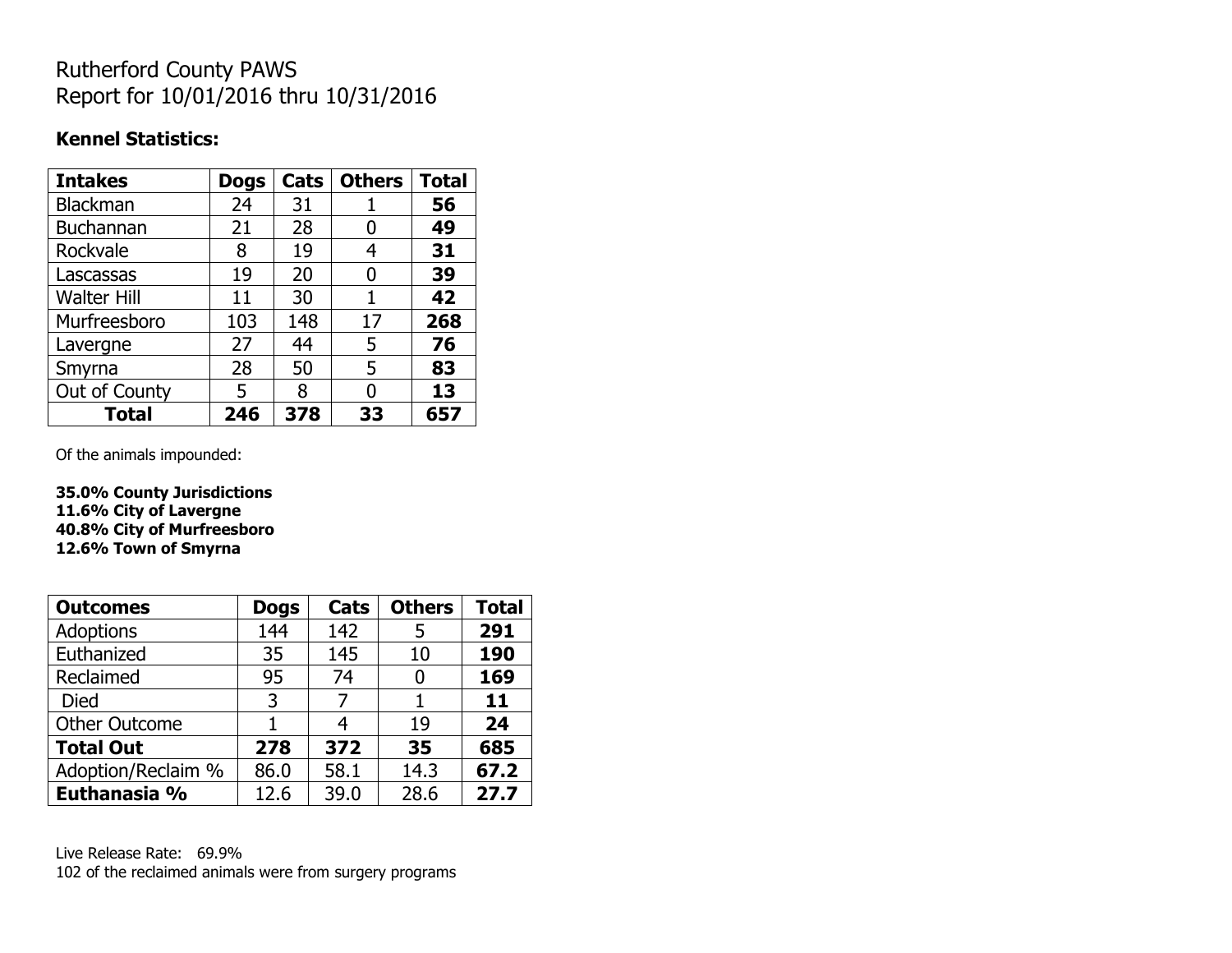Animals left in shelter on 10/31/2016: 131

2542 People visited the shelter looking for a lost /new pet.

2025 Logged calls/voice mails for the month.

#### **Activity Report by Jurisdiction:**

| Zones           | <b>Calls Received</b> | Calls Completed |
|-----------------|-----------------------|-----------------|
| <b>Blackman</b> | 197                   | 205             |
| Buchannan       | 92                    | 94              |
| Lavergne        | 230                   | 237             |
| Lascassas       | 118                   | 124             |
| Murfreesboro    | 528                   | 533             |
| Rockvale        | 161                   | 161             |
| Smyrna          | 175                   | 175             |
| Walter Hill     | 78                    | 82              |
| Out of Area     | 3                     | 3               |
| <b>Total</b>    | 1582                  | 1614            |

41.0% County Jurisdictions 14.5% City of Lavergne

33.4% City of Murfreesboro

11.1% Town of Smyrna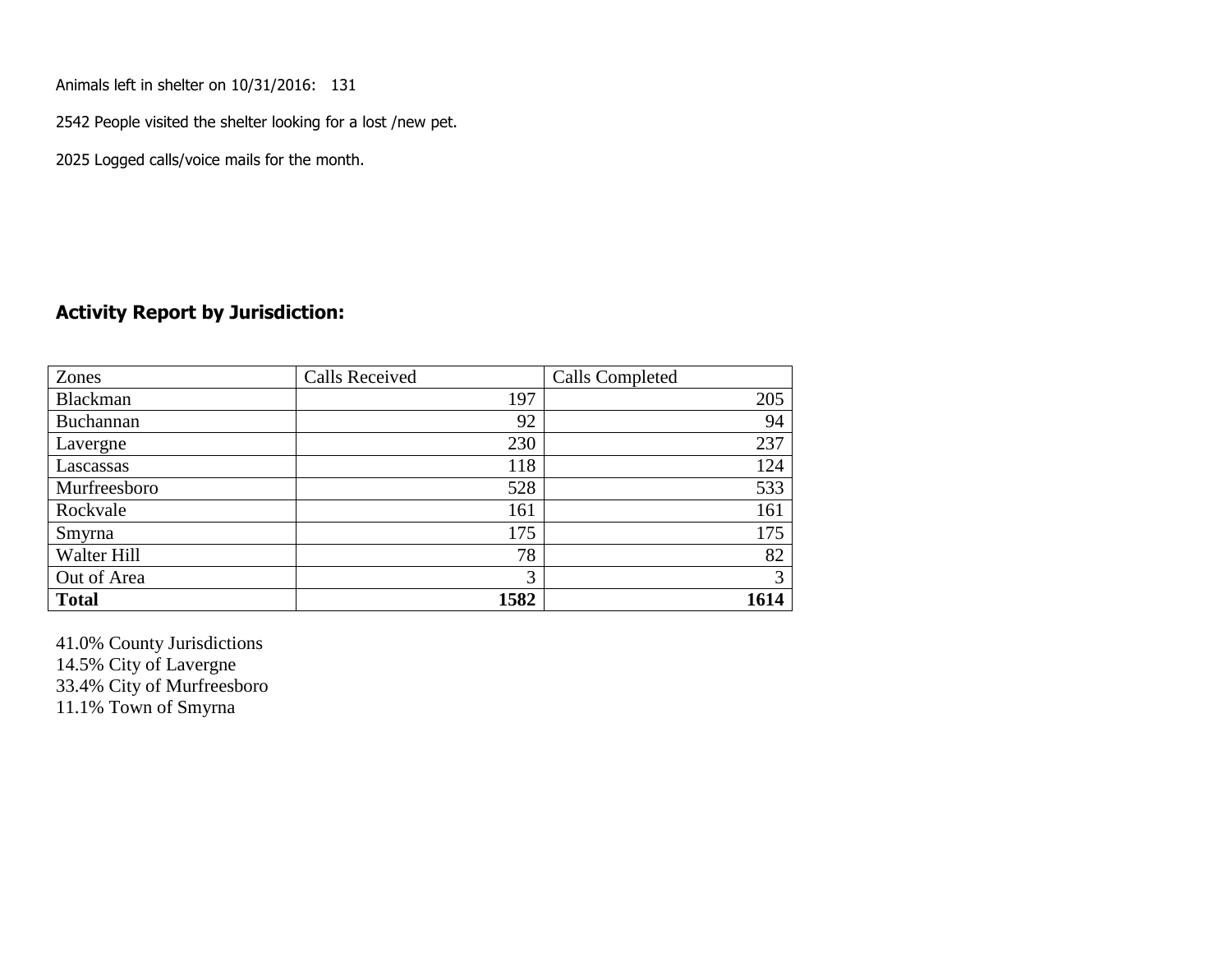# **Mileage:**

| <b>Officer</b> | <b>Miles</b> |
|----------------|--------------|
| 425            | 1221         |
| 427            | 1183         |
| 428            | 1015         |
| 429            | 87           |
| 430            | 1546         |
| 431            | 1086         |
| 432            | 51           |
| 437            | 1792         |
| 438            | 1313         |
| 439            | 1352         |
|                |              |
|                |              |
|                |              |
|                |              |
|                |              |
|                |              |
|                |              |
| <b>Total</b>   | 10646        |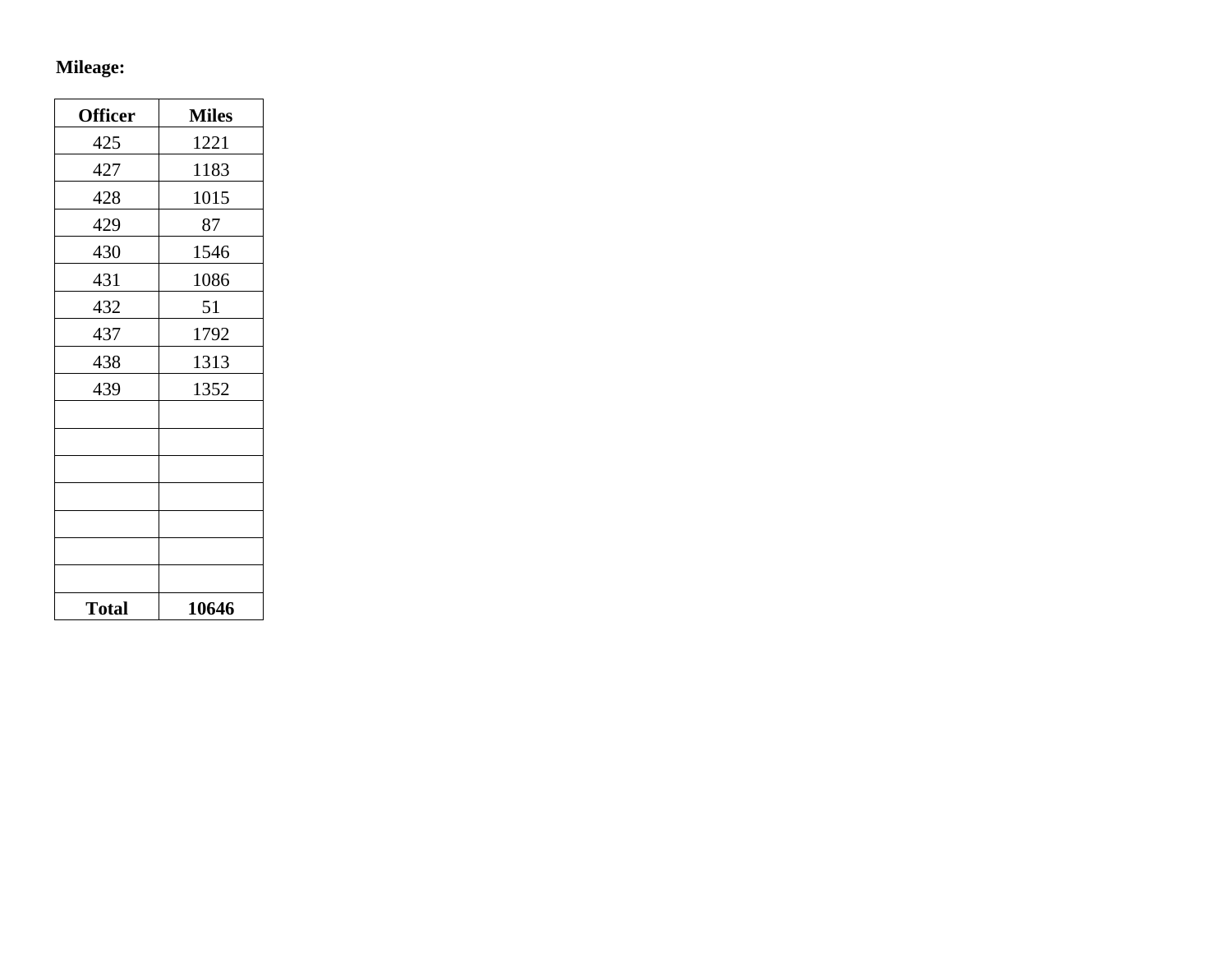## Fiscal Year-to-Date Report 07/01/16 thru 10/31/2016

#### **Kennel Statistics:**

| <b>Intakes</b>     | <b>Dogs</b> | Cats | <b>Others</b> | <b>Total</b> |
|--------------------|-------------|------|---------------|--------------|
| Blackman           | 94          | 122  | 3             | 219          |
| <b>Buchannan</b>   | 70          | 77   | 0             | 147          |
| Rockvale           | 72          | 82   | 6             | 160          |
| Lascassas          | 83          | 81   | 4             | 168          |
| <b>Walter Hill</b> | 54          | 72   | 1             | 127          |
| Murfreesboro       | 419         | 541  | 75            | 1035         |
| Lavergne           | 99          | 177  | 24            | 300          |
| Smyrna             | 108         | 204  | 18            | 330          |
| Out of County      | 18          | 48   | O             | 66           |
| <b>Total</b>       | 1017        | 1404 | 131           | 2552         |

Of the animals impounded since July 01:

**34.7% County Jurisdictions**

**11.8% City of Lavergne**

**40.6% City of Murfreesboro**

**12.9% Town of Smyrna**

| <b>Outcomes</b>      | <b>Dogs</b> | Cats | <b>Others</b> | <b>Total</b> |
|----------------------|-------------|------|---------------|--------------|
| Adoptions            | 517         | 574  | 14            | 1105         |
| Euthanized           | 166         | 581  | 34            | 781          |
| Reclaimed            | 321         | 207  | 1             | 529          |
| <b>Died</b>          | 10          | 41   | 9             | 60           |
| <b>Other Outcome</b> | 14          | 24   | 75            | 113          |
| <b>Total Out</b>     | 1028        | 1427 | 133           | 2588         |
| Adoption/Reclaim %   | 81.5        | 54.7 | 11.3          | 63.1         |
| Euthanasia %         | 16.2        | 40.7 | 25.6          | 30.2         |

Live Release Rate: 66.4%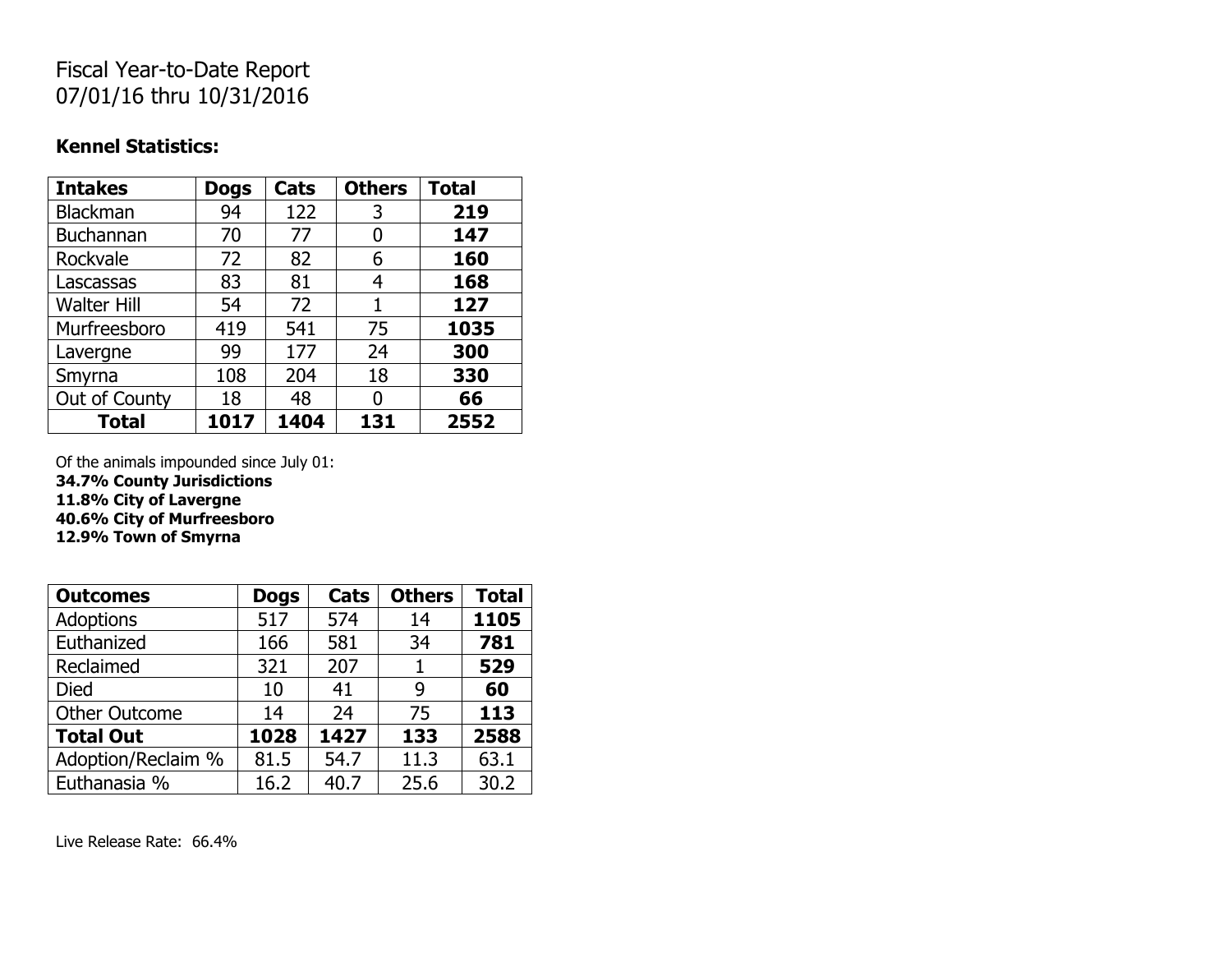9561 People have visited the shelter since July 01, 2016 looking for a lost /new pet.

8477 Logged calls/voice mails since July 01, 2016.

### **Activity Report by Jurisdiction:**

| Zones           | <b>Calls Received</b> | Calls Completed |
|-----------------|-----------------------|-----------------|
| <b>Blackman</b> | 742                   | 750             |
| Buchannan       | 420                   | 424             |
| Lavergne        | 1003                  | 1014            |
| Lascassas       | 411                   | 418             |
| Murfreesboro    | 2451                  | 2463            |
| Rockvale        | 428                   | 430             |
| Smyrna          | 710                   | 710             |
| Walter Hill     | 381                   | 384             |
| Out of Area     | 31                    | 31              |
| <b>Total</b>    | 6577                  | 6624            |

36.6% County Jurisdictions 15.3% City of Lavergne 37.3% City of Murfreesboro 10.8% Town of Smyrna